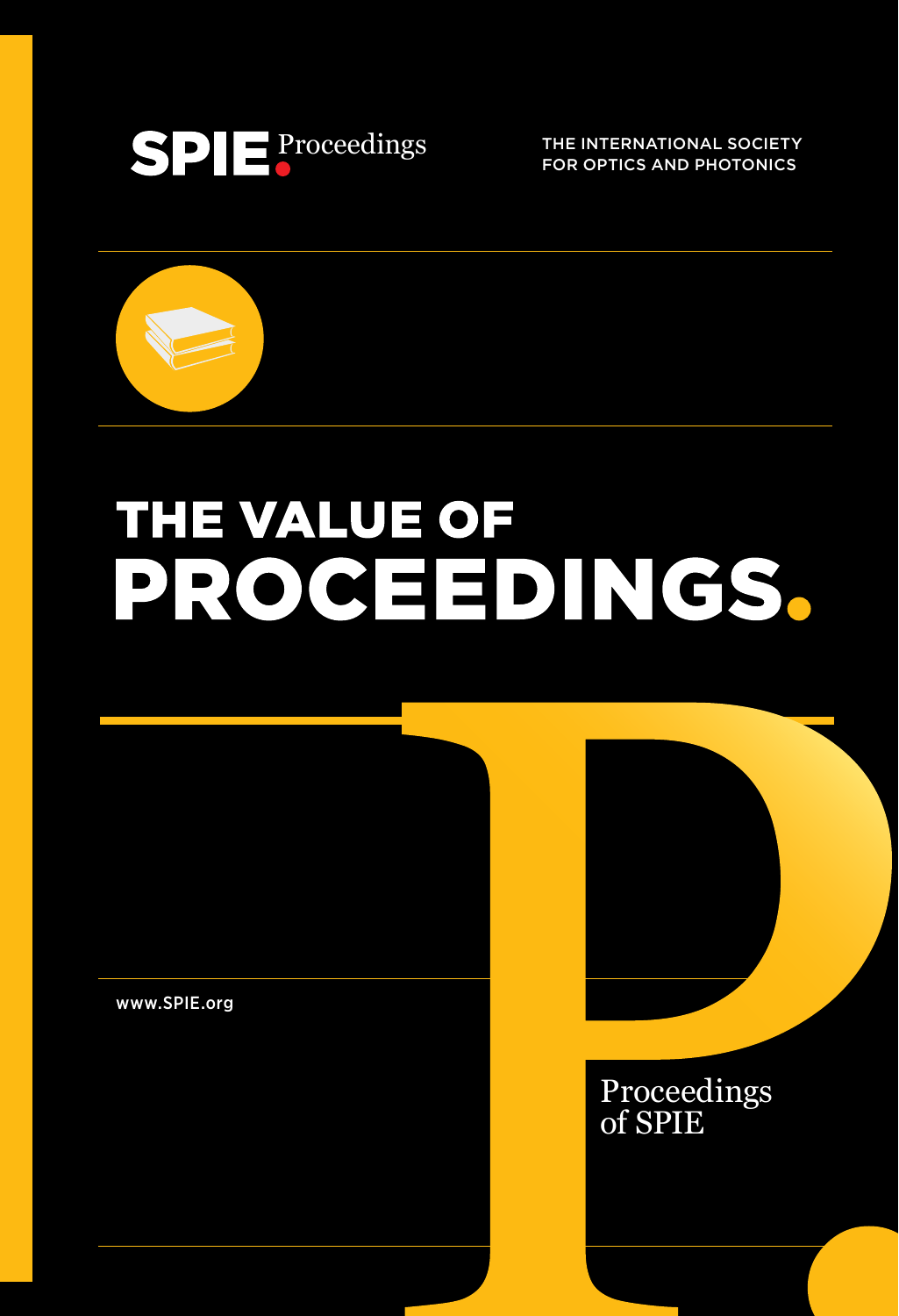

# **THE VALUE OF** PROCEEDINGS.

## SPIE.

#### The International Society for Optics and Photonics

#### SPIE INTERNATIONAL HEADQUARTERS

PO Box 10 Bellingham, WA 98227-0010 USA Tel: +1 360 676 3290 / Fax: +1 360 647 1445 help@spie.org / www.SPIE.org

#### SPIE EUROPE OFFICES

2 Alexandra Gate Ffordd Pengam, Cardiff, CF24 2SA UK Tel: +44 29 2089 4747 / Fax: +44 29 2089 4750 info@spieeurope.org / www.SPIE.org

Copyright © 2015 Society of Photo-Optical Instrumentation Engineers (SPIE) All rights reserved. No part of this publication may be reproduced or distributed in any form or by any means without written permission of the publisher.

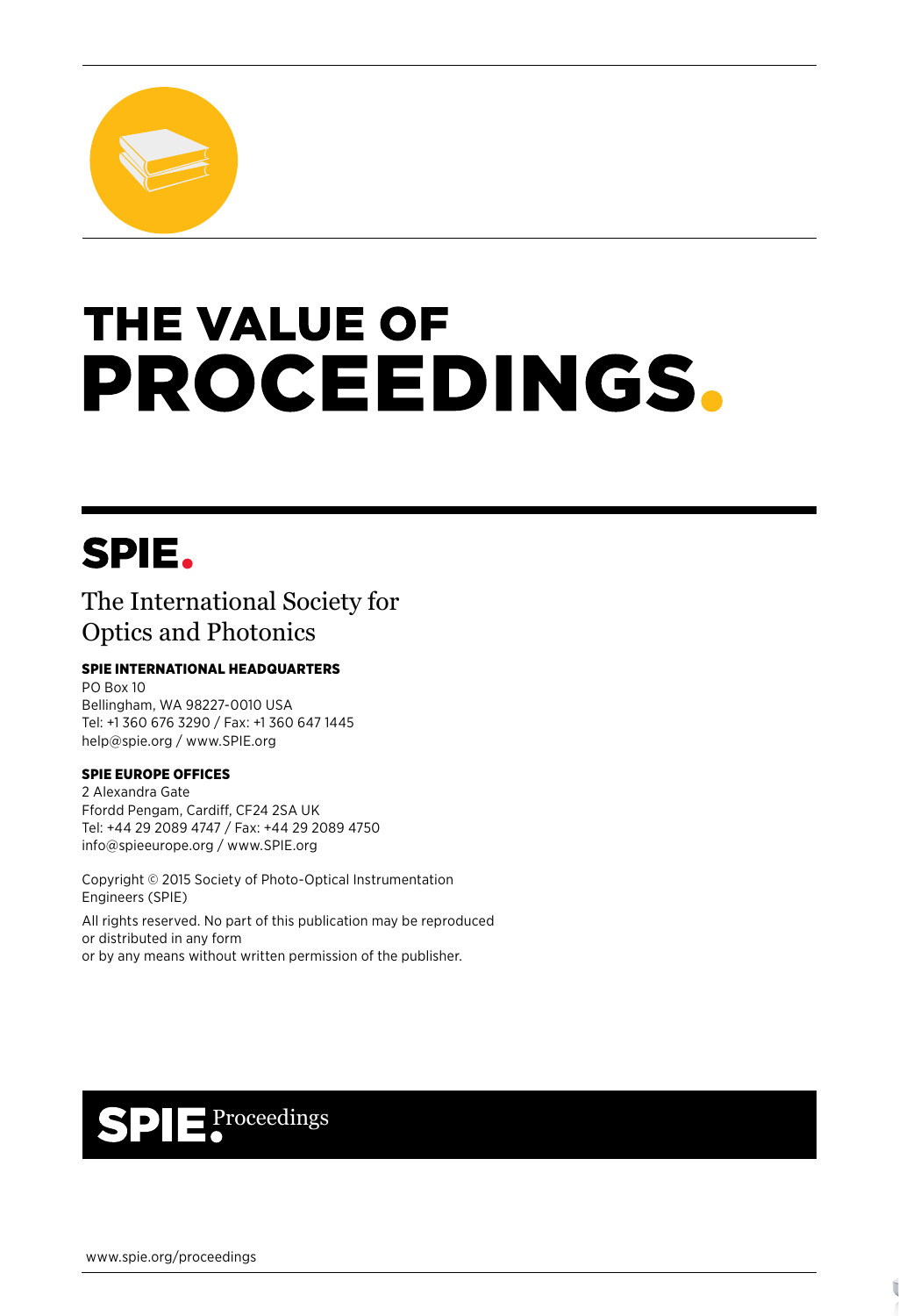### Introduction

Conference proceedings and journals serve complementary functions in scientific and technical communications. A proceedings is a record of the research that was presented at a conference. Researchers use individual papers to report in-progress research and to document results. Journal papers usually present a more mature and peer-reviewed archive of the research (1).

Proceedings and journals are both valuable for scientific purposes, depending on the specific discipline (2) and goals of the author and organization. This white paper lays out key aspects of both and discusses the value of proceedings as a means to disseminate progress in science and technology.

Conference proceedings can measure the ability to innovate and propose new ideas, whereas journal publication can more strongly contribute to building a knowledge  $basis(3)$ .

### Background

Researchers in science and engineering fields are expected to contribute to knowledge and to create intellectual property that can be commercialized and financially benefit their organizations (4). Being the first to publish a finding is a way to show that a person or a team was the first to develop it, to make this research available to others for advancement of the body of knowledge, and to promote a career or organization.

An organization with product development and market competitiveness as primary concerns can position its innovations in the marketplace and mitigate the threat of substitution by presenting at a conference and publishing its research. Understanding and serving the needs of new and expanding markets requires active collaboration between technology developers, manufacturers, vendors, and customers, which can be established by interaction at conferences and through research papers.

Many organizations encourage their researchers to present at conferences and to publish proceedings papers because such activity improves their research and development productivity by helping them establish and maintain links with the scientific community, attract talent, and access external knowledge on which they can innovate (5). For a researcher, publishing shows one's research ability and performance and can enhance one's professional status and potential career advancement (6, 7).

Organizations can use proceedings and journal papers to document their findings and to prevent others from obtaining patents, as such publications can help prove that any subsequent filing is not a "novel" invention (8).

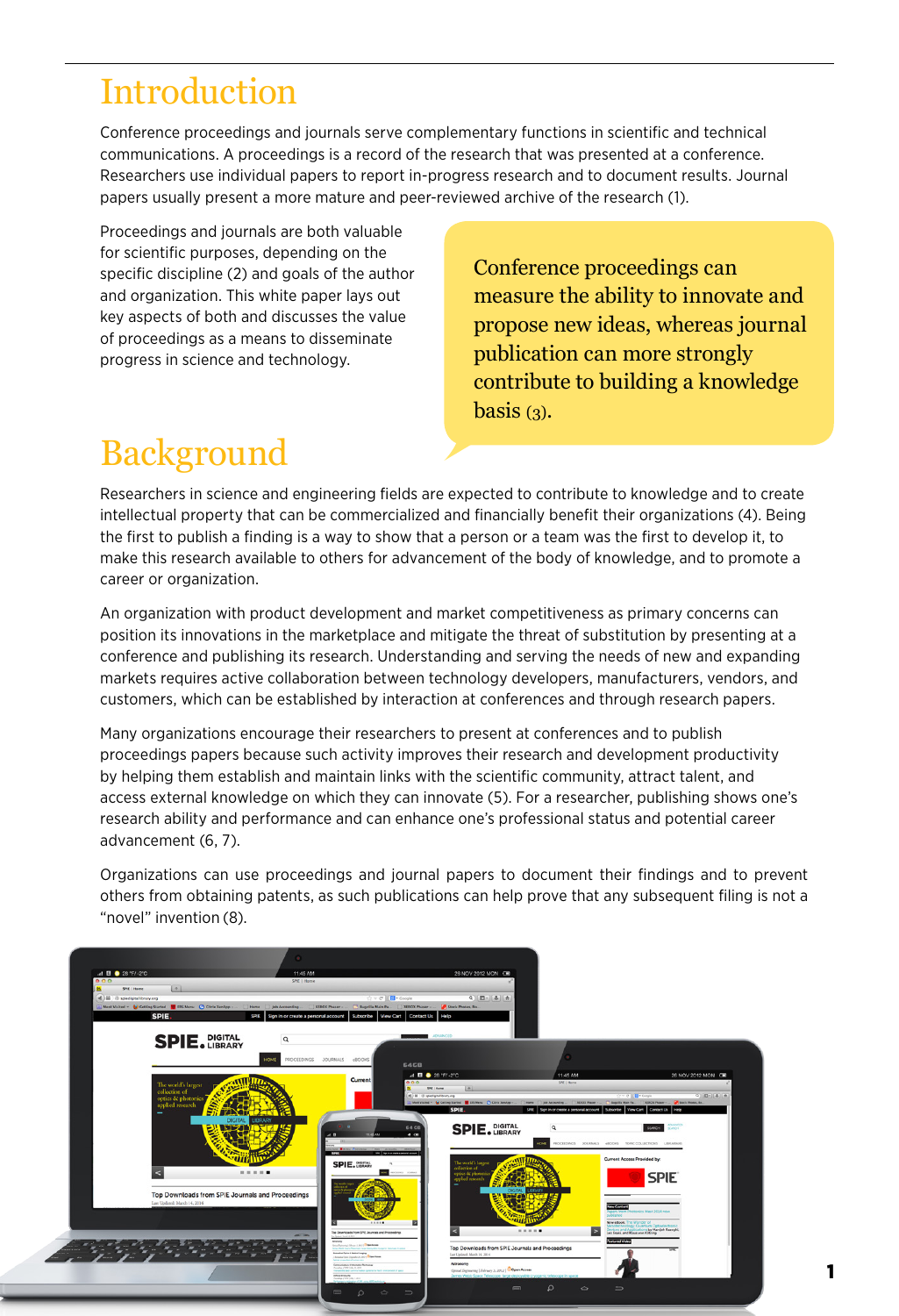### Publishing in Conference Proceedings or Journals?

Researchers choose publications for their research that bring high visibility with the audiences they want to reach (9), along with serving any other goals of their funding/employing institution. Timeliness, cost of publication, ease, expediency, attendance at a conference, patenting, or need for open access are other factors considered in making the publication decision.

Publishing norms vary across research communities. Academics generally need to publish in peerreviewed publications in order to earn promotions and tenure (10), while industry researchers need to publish quickly for market reasons. Journal articles usually represent finished research; proceedings have a significant role in new and fast growing disciplines (11).

In summary, key differences between journals and proceedings include:

#### JOURNAL ATTRIBUTES

- Report on completed research projects with conclusive findings
- Tend to cover concepts or theory
- De-emphasize mis-steps or negative results
- Articles chosen by an editorial team, which may eliminate "noise" but also introduces a subjectivity regarding worthiness
- The preferred publication vehicle for academic and government researchers because of full peer review and impact factor
- Selective and rigorous

#### PROCEEDINGS ATTRIBUTES

- Collectively, a record of a conference that reflects state of the art at that time and over time for a continuing series
- Individually, a snapshot of a researcher's project
- The preferred publication for researchers in industry
- A place to publish preliminary findings
- Inconclusive or negative results may be shown, to help others learn
- A means for learning how to write research papers for students
- Reviewed by the conference chairs and program committee; the final paper may reflect this "peer review"
- Inclusive and diverse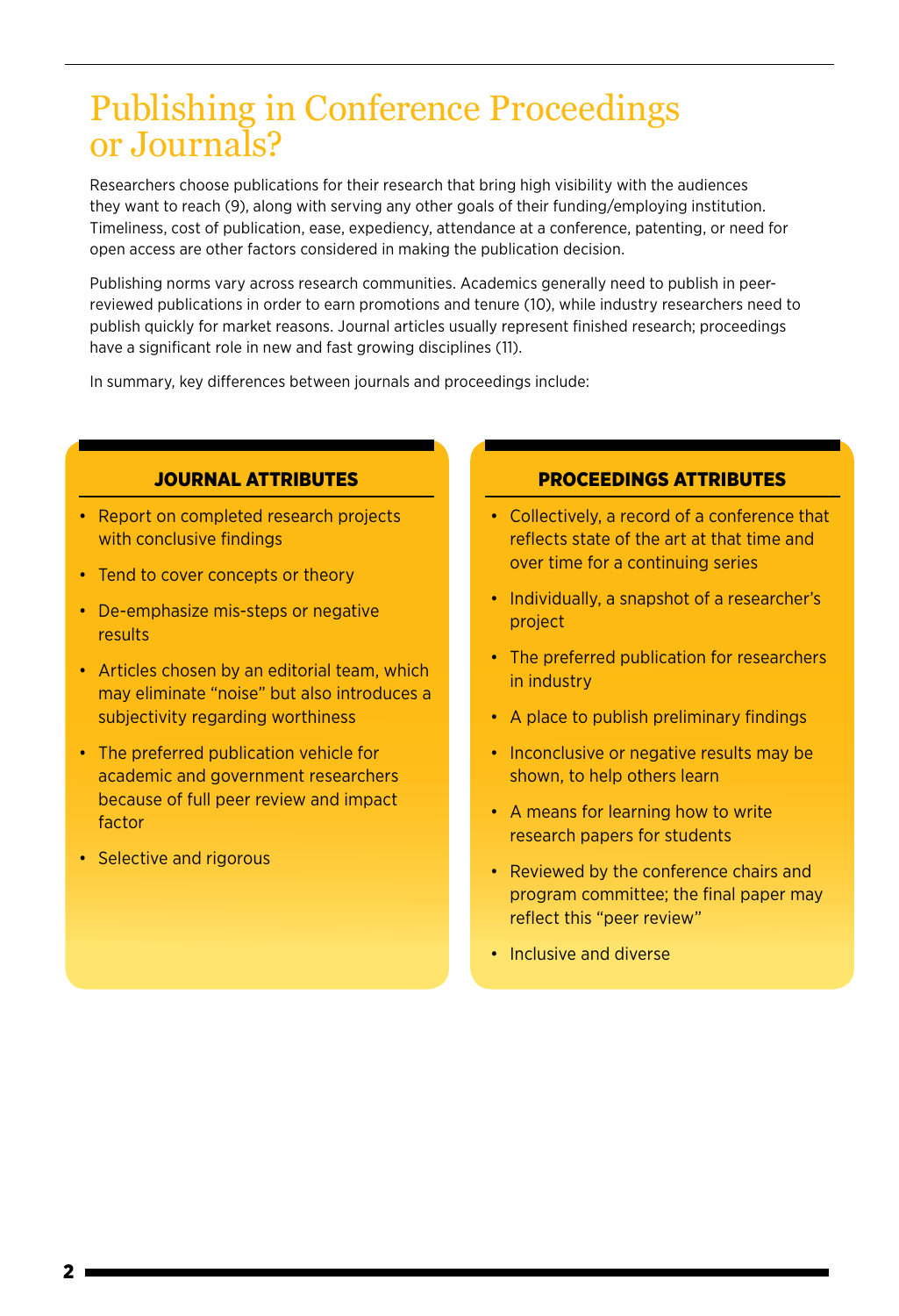# Why publish in *Proceedings of SPIE*?

Presenting ongoing or completed research at SPIE conferences and publishing that work in *Proceedings of SPIE* benefits researchers in optics and photonics and the science and engineering community generally.

1. This package of presenting and publishing enables research groups to promote their work and create and maintain linkages across the wider research community. Authors connect with their audience, create networks, share findings, and foster research and innovation, thus creating a valuable community.

The connection between presenting at the conference and publishing in the proceedings was examined in a study of the SPIE Advanced Lithography conference (12). The author found that when research findings were more open during the development phase, via conference presentations and proceedings publication, it was easier for scientists and engineers to deeply understand the corresponding hardware and software and thereby make their interactions with others in the community easier.

Organizations that support such open networking and dissemination can attract staff talent, potential collaborators, funders, partners, and purchasers and can access external knowledge on which they can build to create innovations (13, 5).

2. Proceedings cover new, evolving, interdisciplinary fields of research.

Many of the most exciting and emerging research fields bring together knowledge from different disciplines. The standard journal peer-review system has difficulty assessing such interdisciplinary research (14). Potential reviewers may not be expert in all aspects of the paper's research problem, data, and methods, or a topically focused journal may consider such interdisciplinary research out of scope (15, 16). Many highranking journals favor narrowly focused research and avoid

Proceedings serve to provide access to new, more recent literature at the forefront of scientific research (18).

interdisciplinary topics (17). However, proceedings are an appropriate venue for this material.

3. Proceedings are the preferred research publication in some SPIE communities.

Between 2004 and 2009, 54% of engineering papers were published in proceedings, 36% in journals, and 10% unknown (11). In 2009, about 42% of optics and 20% of physics publications were proceedings. Overall, worldwide, growth of papers published since 2000, measured for the year 2009, was 141% for conference proceedings and 43% for journals (19).

4. Citation of proceedings papers, while low compared to citation of journal papers, grew from 2000 to 2010 in some countries and disciplines related to SPIE. In general, proceedings are being cited more in both journal and proceedings papers (19). In engineering fields, proceedings may have grown to 10% or more of all cited material (18).<sup>1</sup>

Results of bibliometric studies of these publication types vary due to how databases identify various publication types, which databases were studied, and more factors (11, 18, 19).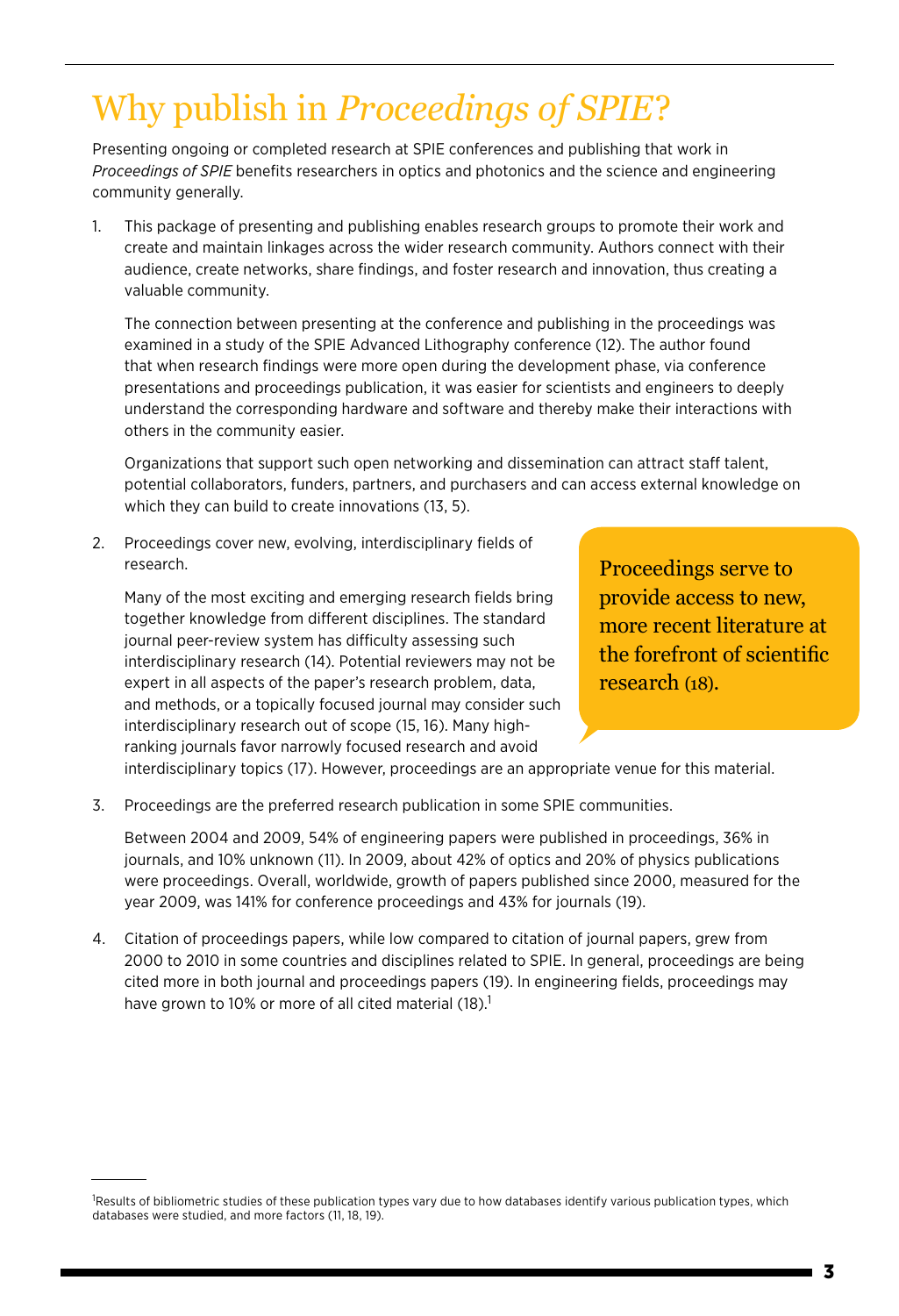5. Researchers may publish findings relevant to emerging products in proceedings, thus informing research communities and potential collaborators and buyers.

To succeed in their R&D, researchers must demonstrate the merits of their innovations to outside parties such as regulatory agencies and professional communities, whose assessments influence the commercialization of new products (20, pp. 262–272; 21).

"As an optics researcher and educator, I have long relied on the SPIE Proceedings as an incredibly rich and reliable resource."

**- John Greivenkamp**  Professor of Optical Sciences, The University of Arizona

Proceedings may influence these external

assessments by helping evaluators to develop a shared framework for comparing innovations, to establish the relevant yardsticks for evaluating them, and to articulate their potential applications (22, 23).

Conference proceedings are especially important in scientific fields with high growth rates (15).

This is particularly important when working in areas of innovation that build on relatively unexplored technologies. Researchers may confront a greater need to highlight those innovations in scientific articles to facilitate external assessments, especially when competing with potential substitutes (24, 25). Proceedings provide a means to do this in a relatively unencumbered manner, while ensuring a standard of scrutiny required to present results to peers in a conference setting.

6. Publishing a description of a discovery or invention in a proceedings allows a researcher to stake a claim in a patent application in the U.S. Waiting to publish in a journal may allow a competitor to assert ownership (12).

In the U.S., the America Invents Act (AIA) gives researchers one year after publishing a paper to file patent applications covering any possible inventions disclosed in that paper. Publishing can also prevent another person from obtaining a patent for an invention, even if that person had developed the same idea first but failed to publish or patent it (8).

7. Proceedings papers can include types of information that might be deemed unsuitable for publication by journal reviewers and editors, such as works in progress, unproven ideas, negative results, theories, and conjecture.

> Presenting these and then including them in a proceedings paper provides opportunities for discussions and new solutions. These are also valued by other researchers as they do their work.

Industry researchers have little patience for what they view as the bias and politics of the first-tier journals, nor do they have time to go through a lengthy review process. Proceedings are favored because they require a great deal less time to prepare than a paper for a refereed journal (26).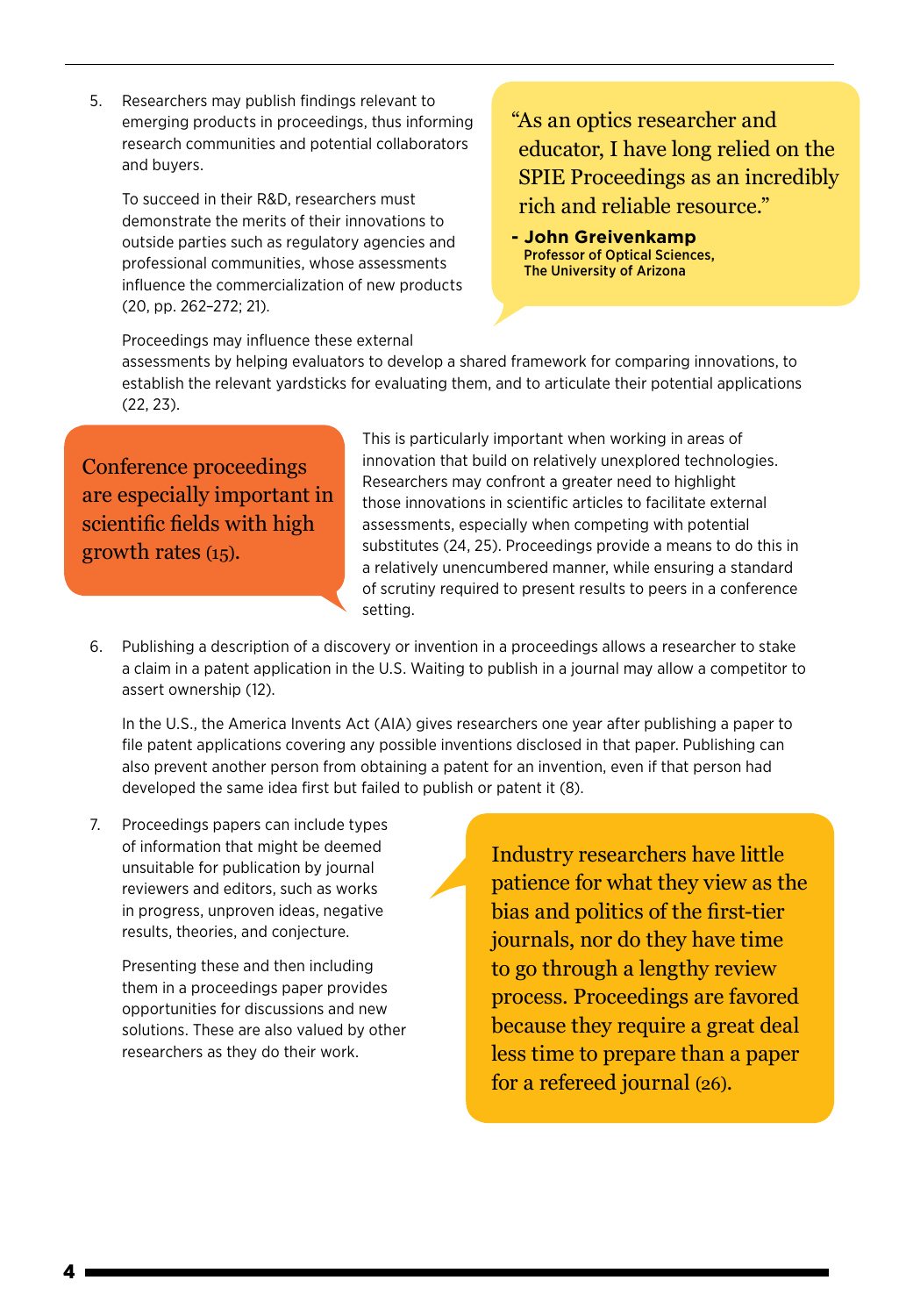8. SPIE provides paths from publishing a paper in *Proceedings of SPIE* to submitting the completed research to the appropriate journal, whether published by SPIE or another organization. The extension of conference papers into journal articles is a common practice in many disciplines (2).



 9. Presenting at an SPIE conference results in feedback (peer review) enabling improvements to the related proceedings paper.

> SPIE conferences are known for extensive discussion in sessions, hallways, and after hours. Presenters value this feedback and SPIE permits modification of proceedings papers after the conference. This feedback can improve the research effort as well as the proceedings paper, speeding it toward completion and to a journal article for those seeking journal publication (27).

"Many research groups present their current work at conferences, and often material is covered in a conference proceedings that is never published in a journal article . . . it's of immediate use, which makes it a valuable resource."

**–Researcher** National University of Ireland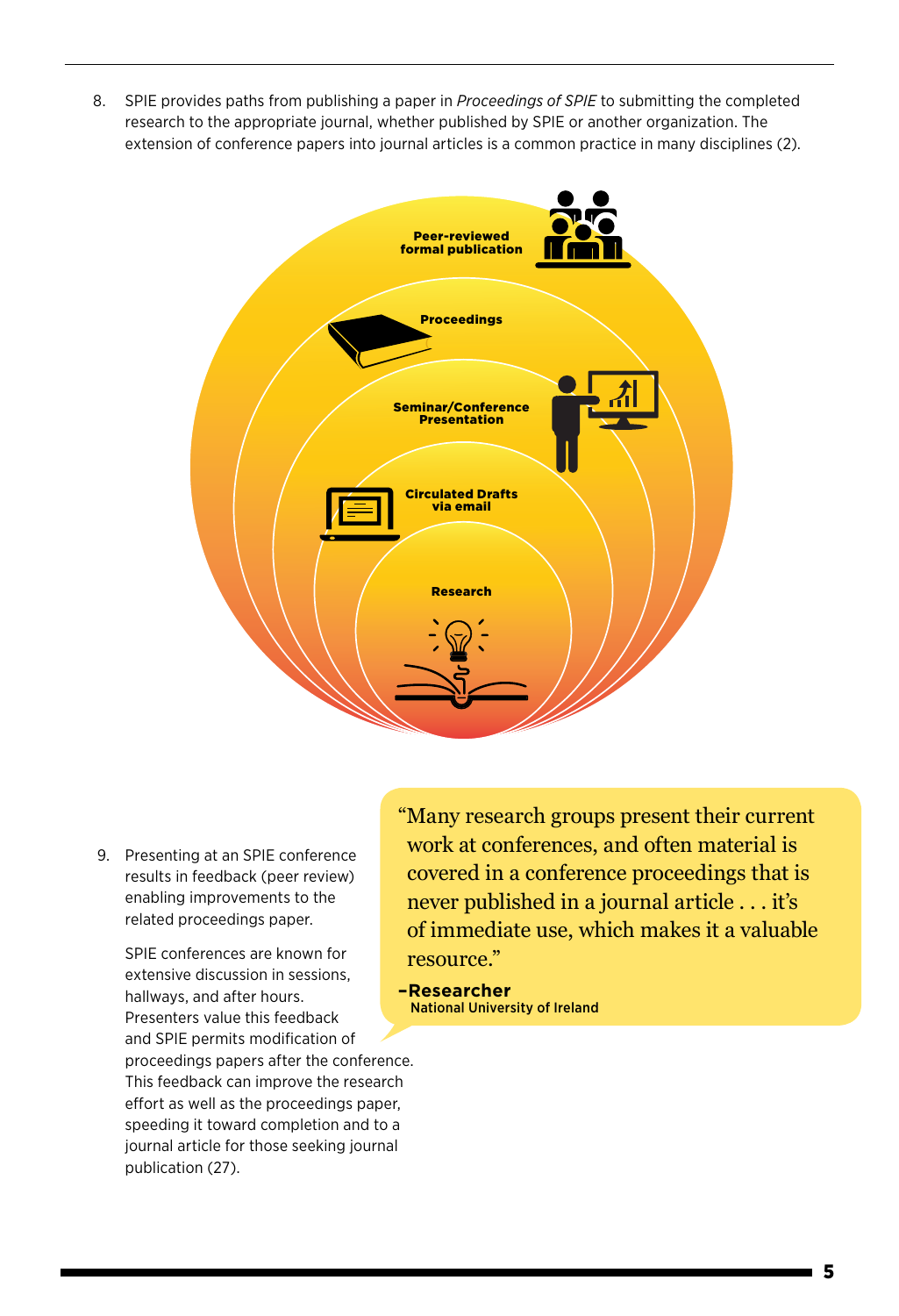

10. SPIE conferences and proceedings allow researchers to share their research while it is fresh.

SPIE events are ongoing, with one or more conferences per year for many subjects.

- 11. Authoring proceedings papers is valuable experience for new researchers, and may help them find future collaborators and employers, as well as prepare them to write papers for publication in journals.
- 12. Submitting research to proceedings simplifies the publishing process, as review typically does not call for additional research and substantial rewriting. Industry researchers whose employers do not want them to take the time to write papers for journals value proceedings for this reason. Researchers in optics and photonics industries find the *Proceedings of SPIE* to be an especially suitable venue (27).
- 13. Proceedings are inclusive.

*Proceedings of SPIE* is a vast collection of knowledge across the multidisciplinary, enabling technologies of optics and photonics. A paper addressing a specific problem that may be rejected by a journal as out of scope can be published in the *Proceedings of SPIE*. Authors who might not submit their work to a journal might well present and publish as part of a conference as a way to showcase their work.

A proceedings paper can also be a valuable first publication for new researchers and may help find future collaborators and employers.

14. Users of *Proceedings of SPIE* value the collection; each paper enhances that value.

The collection documents where optics- and photonics-related industries are going, giving direction to basic research that supports applications. Over time, proceedings are an archive of developments in a field and a way to trace a development back to its roots.

Proceedings papers are published promptly upon submission and approval in the SPIE Digital Library, providing researchers with access to new research quickly, even if they did not attend the presentation or the conference.

The inclusive nature of *Proceedings of SPIE* results in a vast collection, offering readers more granular information and solutions to apply to their specific research problems.

Proceedings can help inform buyers in the purchase of a product and about the strength of the research behind the product.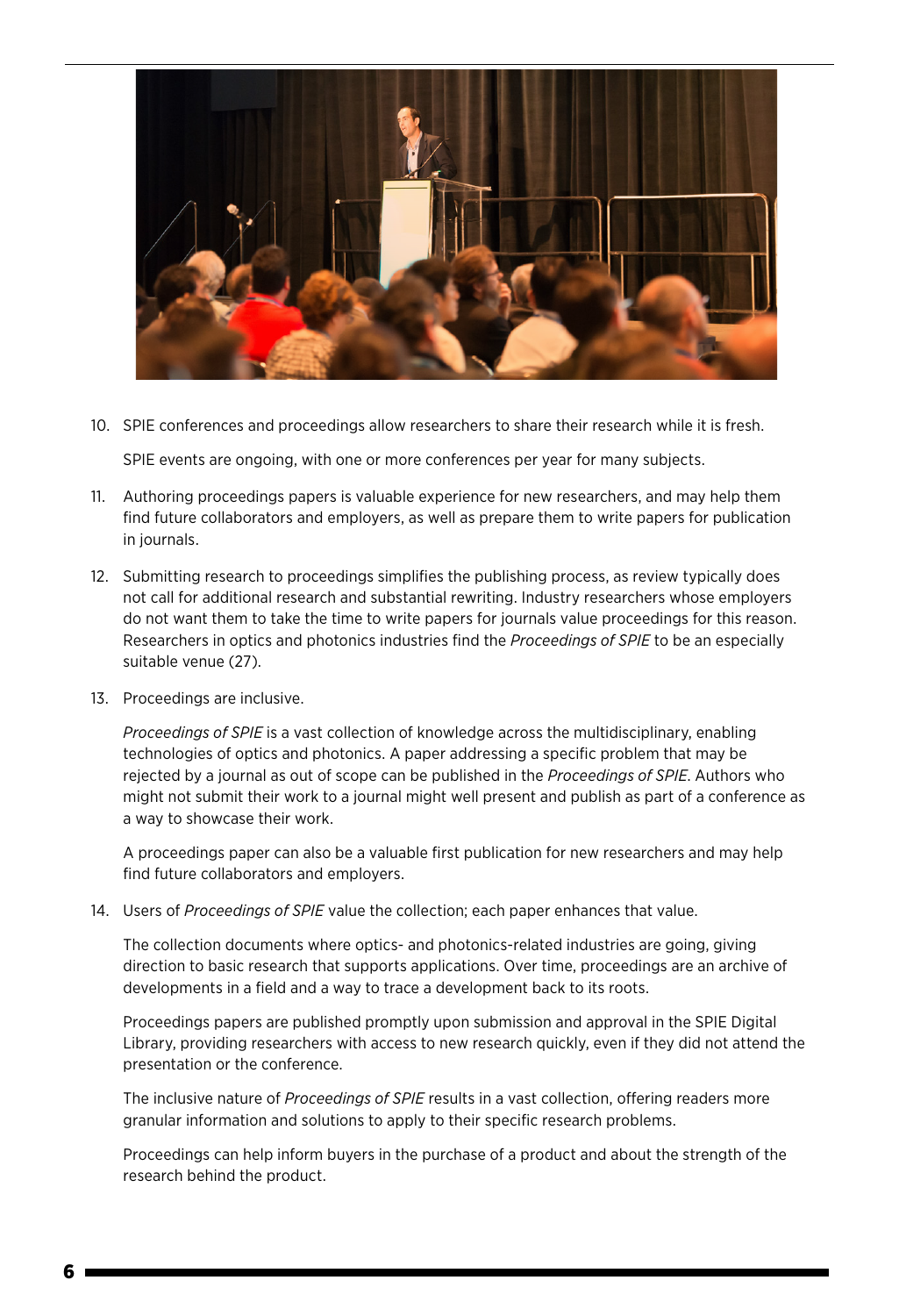### What is unique about *Proceedings of SPIE*?

The SPIE Digital Library, including *Proceedings of SPIE,* is the largest collection of optics and photonics basic and applied research. As of mid-2015, the collection includes over 400,000 proceedings papers. It is indispensable for keeping abreast of cutting-edge research in optics and photonics, especially in emerging interdisciplinary fields. The collection is a particularly appropriate venue for research in new and rapidly evolving disciplines. A researcher is likely to read about a new concept first in *Proceedings of SPIE*.

- " SPIE's strength is staking the ground in a particular area, getting there, and publishing fast."
- **–Columbia University**  Researcher

*Proceedings of SPIE* ranked among the 50 most-used serials out of 50,000 analyzed by Ex Libris in the bX *Journal Popularity Report* for Q3 2014, the most recent report as of July 2015.2 This report is based on the usage of tens of thousands of researchers at institutions worldwide who subscribe to the Ex Libris library catalog system.

#### Web of Science Conference Proceedings Citation Index-Science Scopus Ei Compendex SAO/NASA Astrophysics Data System Google Scholar ReadCube Discover Services CrossRef Inspec Google Bing DeepDyve EBSCO Discovery Service Proquest Summon Service OCLC WorldCat ExLibris Primo SIPX INDICES AND SEARCH ENGINES COVERING SPIE PROCEEDINGS

#### 2http://www.exlibrisgroup.com/category/JournalPopularityReport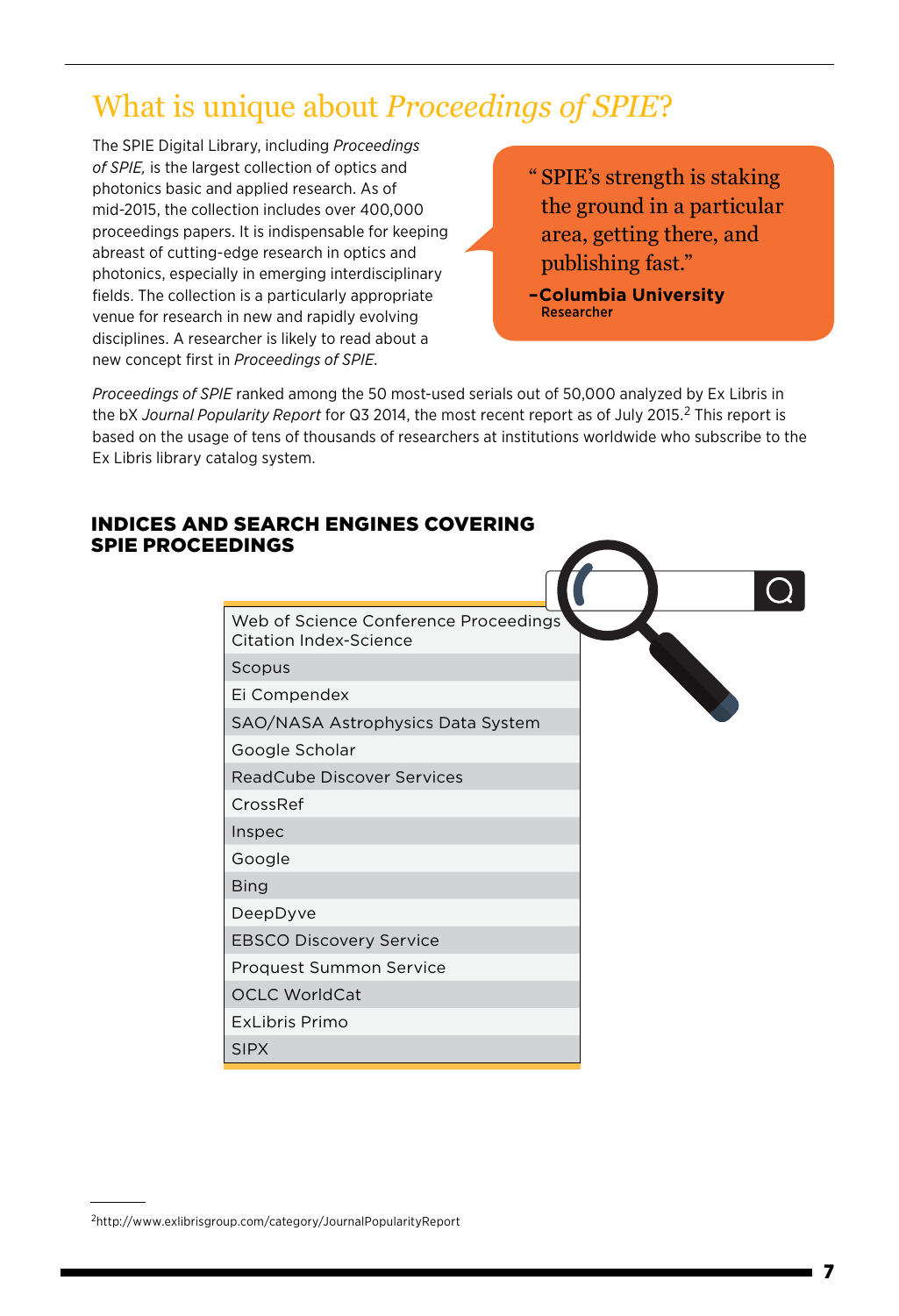Major scientific indices and search services, including Ei Compendex, Web of Science Conference Proceedings Citation Index-Science, Inspec, Scopus, Astrophysical Data Service (ADS), CrossRef, and Google Scholar, cover *Proceedings of SPIE*. This aids in their discovery, enhances their visibility, and benefits researchers whose work is published in them.

Industry researchers see the SPIE proceedings as little different from journal articles for use in their work. As authors, proceedings are seen as a much better way of getting published, and for marketing and finding sponsorship for their work (27).

*Proceedings of SPIE* are frequently cited in patents. Currently, SPIE proceedings are cited in more than 50,000 patents. The growth rate of the number of U.S. patents citing SPIE publications is about four times that of all U.S. patents. Companies such as Apple, IBM, GE, Hewlett Packard, Intel, Microsoft, Canon, Toyota, Xerox, and many others cite SPIE proceedings papers as prior art in their patents.

SPIE conferences attract thought leaders and innovators across a broad range of disciplines whose work is then published and widely available in the *Proceedings of SPIE*. Many Nobel Laureates have published in *Proceedings of SPIE*. Their papers are found through the entire history of SPIE proceedings – from the early 1960s until 2015.

Researchers from top companies, universities, and

research organizations worldwide publish in *Proceedings of SPIE*, and their organizations subscribe to the SPIE Digital Library.

Leading-edge start-ups, consultants, and other independent change agents use *Proceedings of SPIE* to maintain contact with the research community and to track developments and opportunities in their business areas.

The international community contributes to and reads *Proceedings of SPIE*. Researchers from more than 200 nations access the collection, and SPIE makes the SPIE Digital Library available at little or no cost to developing nations. This increases the likelihood that researchers and students in these countries will read these papers and contribute to future SPIE conferences and proceedings and ultimately to advancements in science and technology.

SPIE is a not-for-profit organization with major

"SPIE proceedings have information that you don't get otherwise; it's not published anywhere else so it's a unique resource."

**–Professor** University of Aarhus, Denmark

programs supporting underserved scientific communities, students, and education. To ensure wide access to SPIE proceedings and journals, the price of SPIE Digital Library subscriptions has either been reduced or frozen each year from 2010 to 2016.

Reporting on one's work in conferences and publications is a key function of research life. Choosing the publication venues is an important element of disseminating one's research. *Proceedings of SPIE* is an effective venue for sharing research and discoveries with peers in optics and photonics, supporting a career, ensuring patent protection, and being part of the record of evolving fields in science and engineering.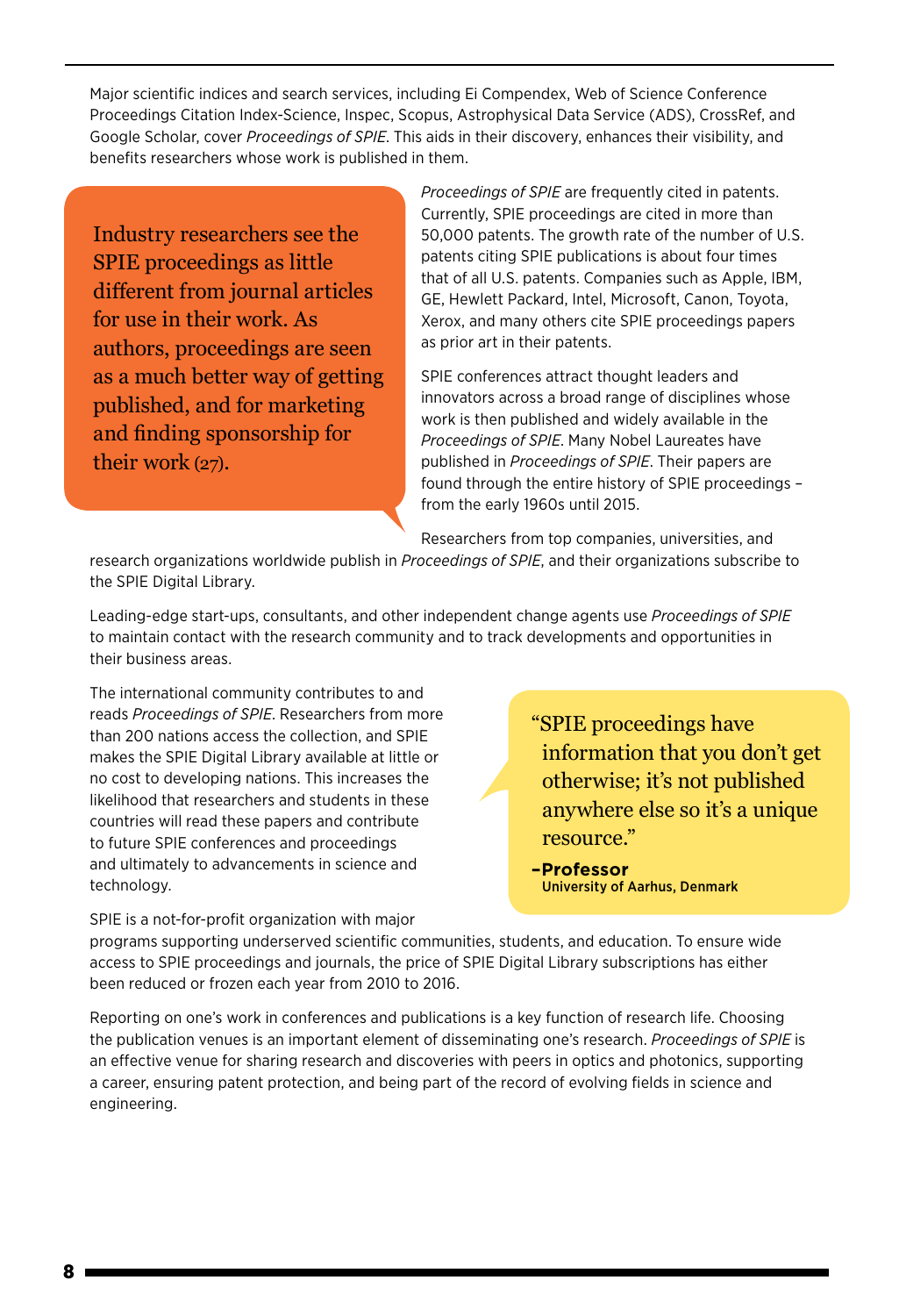#### 28/40 TOP PATENTING COMPANIES IN 2013 CITE SPIE PUBLICATIONS SIGNIFICANTLY<sup>3</sup>

| <b>COMPANY</b>                        |  |
|---------------------------------------|--|
| Apple Inc                             |  |
| <b>Bosch GmbH</b>                     |  |
| <b>Brother Industries Ltd</b>         |  |
| Canon Inc                             |  |
| Fuji Film Holdings Corp               |  |
| Fujitsu                               |  |
| <b>General Electric Company</b>       |  |
| <b>Hewlett-Packard Co</b>             |  |
| Hitachi Ltd                           |  |
| Honeywell International Inc.          |  |
| Intel Corporation                     |  |
| International Business Machines Corp. |  |
| Koninkliijke Philips NV               |  |
| Micron Technology Inc                 |  |
| <b>Microsoft Corporation</b>          |  |
| <b>NEC Corporation</b>                |  |
| Panasonic Corporation                 |  |
| Qualcomm Inc                          |  |
| Renesas Electronic Corporation        |  |
| Ricoh Co Ltd                          |  |
| Samsung Electronics Co Ltd            |  |
| Seiko Epson Corporation               |  |
| <b>Sharp Corp</b>                     |  |
| Siemens Aktiengesellschaft            |  |
| Sony Corp                             |  |
| Toshiba Corp                          |  |
| <b>Toyota Motor Corp</b>              |  |
| Xerox Corp                            |  |

Note: This analysis looked at the top 40 companies in 2013 US patent activity and determined which publishers, conference organizers, and standards organizations were among the top 20 such organizations in the patent references of each in 1997 to 2013. SPIE was one of these organizations for these 28 of the 40 top-patenting companies.

<sup>3</sup> Breitzman, Anthony, Ph.D., "Analysis of Patent Referencing to IEEE Papers, Conferences, and standards 1997-2013." Report prepared for Institute of Electrical and Electronic Engineers (May 2014).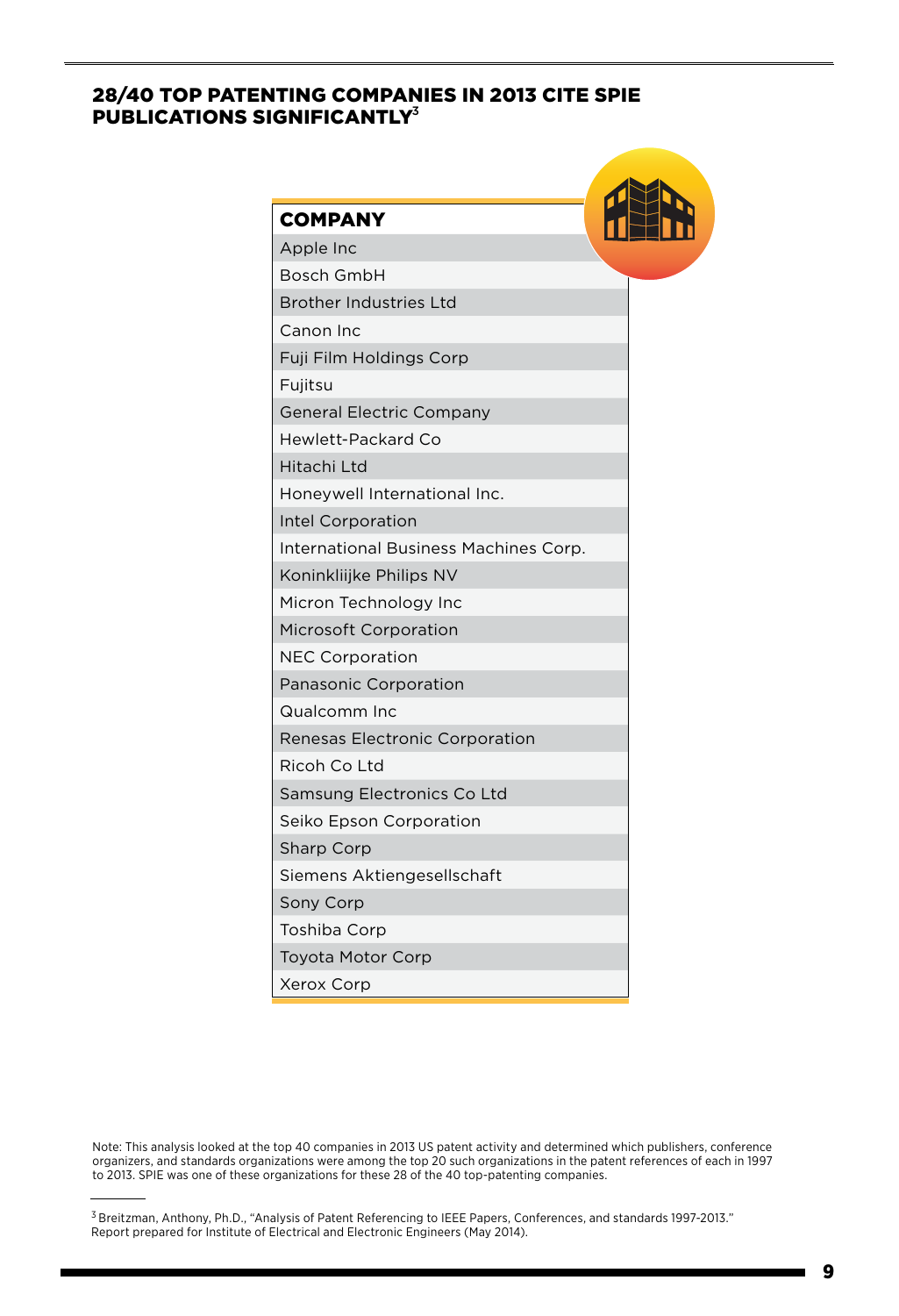### Key Topic Areas Covered in *Proceedings of SPIE*

- **Astronomy**
- **Biomedical Optics & Medical Imaging**
- **Communication & Information Technologies**
- **Defense & Security**
- **Electronic Imaging & Signal Processing**
- **Energy**
- **Lasers**
- **Light Sources & Illumination**
- **Lithography & Microelectronics**
- **Metrology**
- **Nanotechnology**
- **Optics**
- **Remote Sensing**
- **Sensors**

*Proceedings of SPIE* are widely recognized for their cutting-edge research information and technical breadth.

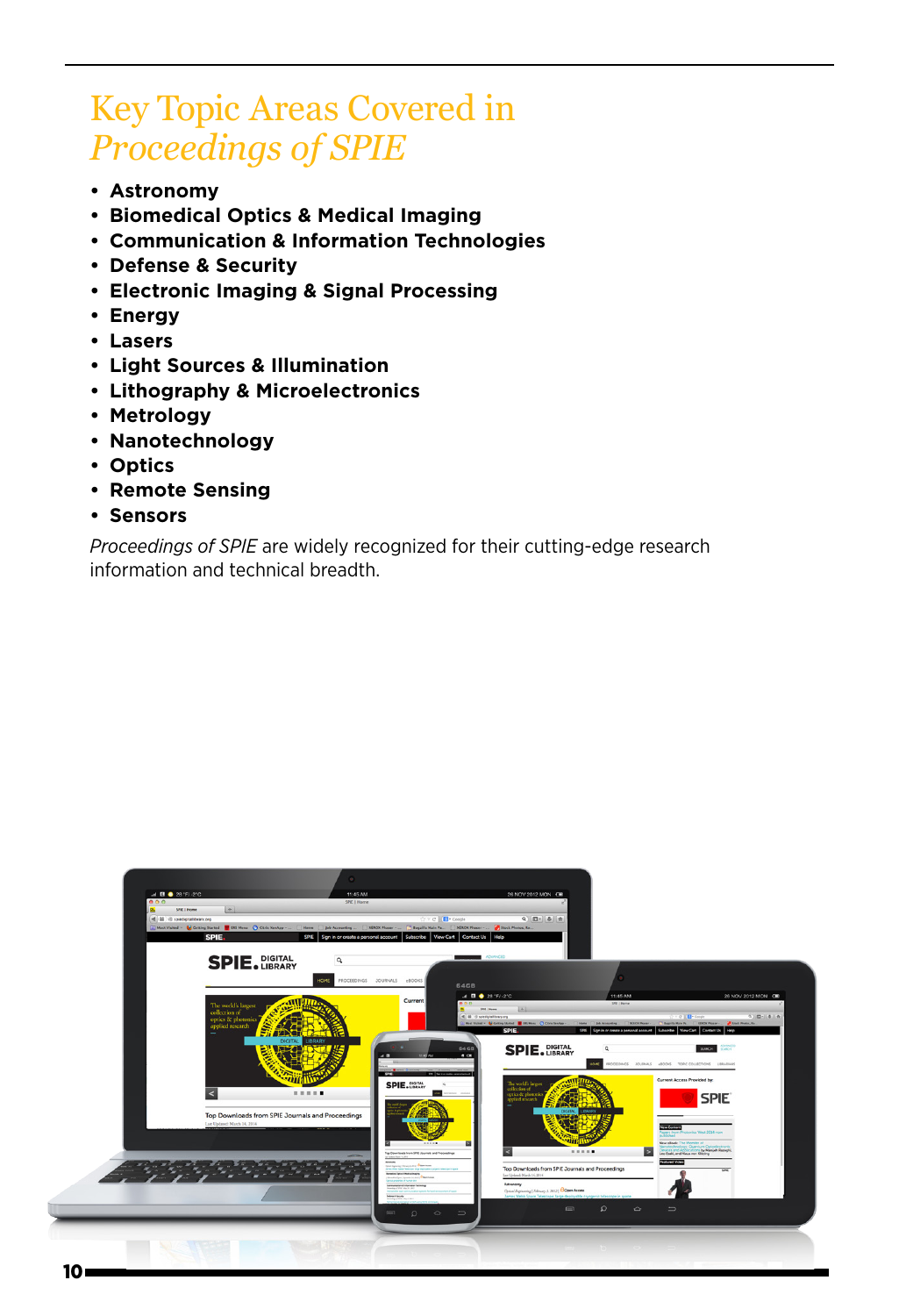## Bibliography

- 1. Bar-Ilan, Judit. "Web of Science with the Conference Proceedings Citation Indexes: The Case of Computer Science." *Scientometrics,* 2010, 809-24.
- 2. González-Albo, Borja, and María Bordons. "Articles vs. Proceedings Papers: Do They Differ in Research Relevance and Impact? A Case Study in the Library and Information Science Field." *Journal of Informetrics,* 2001, 369-81.
- 3. Montesi, Michela, and John Mackenzie Owen. "From Conference to Journal Publication: How Conference Papers in Software Engineering Are Extended for Publication in Journals." *Journal of the American Society for Information Science and Technology,* 2008, 816-29.
- 4. Lockett, Andy, Mike Wright, and Stephen Franklin. "Technology Transfer and Universities' Spin-Out Strategies." *Small Business Economics,* 2003, 20: 185-200.
- 5. Gittelman, Michelle, and Bruce Kogut. "Does Good Science Lead to Valuable Knowledge? Biotechnology Firms and the Evolutionary Logic of Citation Patterns." *Management Science,* 2003, 366-82.
- 6. Konrad, Alison M., and Jeffrey Pfeffer. "Do You Get What You Deserve? Factors Affecting the Relationship between Productivity and Pay." *Administrative Science Quarterly,* 1990, 258.
- 7. Stuart, T., and Liu, C., 2010. Boundary spanning in a for-profit research lab: an exploration of the interface between commerce and academe. *Harvard Business School Working Paper*.
- 8. Dr. B. Tehranchi, Esq, Perkins Coie LLP, personal correspondence, 15 May 2015.
- 9. Harley, Diane; Acord, Sophia Krzys; Earl-Novell, Sarah; Lawrence, Shannon; & King, C. Judson. (2010). Assessing the Future Landscape of Scholarly Communication: An Exploration of Faculty Values and Needs in Seven Disciplines. Center for Studies in Higher Education. UC Berkeley: *Center for Studies in Higher Education.* Retrieved from: https://escholarship.org/uc/item/15x7385g
- 10. Acord, S. K., and D. Harley. "Credit, Time, and Personality: The Human Challenges to Sharing Scholarly Work Using Web 2.0." *New Media & Society,* 2012, 379-97.
- 11. Larsen, Peder Olesen, and Markus Von Ins. "The Rate of Growth in Scientific Publication and the decline in Coverage Provided by Science Citation Index." *Scientometrics,* 2010, 575-603.
- 12. Chuma, Hiroyuki. "Increasing Complexity and Limits of Organization in the Microlithography Industry: Implications for Japanese Science-based Industries." The Research Institute of Economy, Trade, and Industry: Discussion Paper Series, 2010, 05-E-007.
- 13. Rosenberg, Nathan. "Why Do Firms Do Basic Research (with Their Own Money)?" *Research Policy,* 1990, 165-74.
- 14. Rafols, Ismael, Loet Leydesdorff, Alice O'Hare, Paul Nightingale, and Andy Stirling. "How journal rankings can suppress interdisciplinary research: A comparison between Innovation Studies and Business & Management." *Research Policy,* 2012, 41: 1262-1282.
- 15. Clarke, Maxine. "Nature.com." PeertoPeer. June 29, 2006. Accessed January 1, 2015. http://blogs.nature.com/peer-to-peer/2006/06/perspective\_peer\_review\_of\_int.html.
- 16. Rafols, Ismael, Loet Leydesdorff, Alice O'Hare, Paul Nightingale, and Andy Stirling. "How journal rankings can suppress interdisciplinary research: A comparison between Innovation Studies and Business & Management." *Research Policy*, 2012, 41: 1262-1282.
- 17. Laudel, Grit, and Gloria Origgi. "Introduction to a special issue on the assessment of interdisciplinary research." *Research Evaluation*, 2006, 15: 2-4.
- 18. Lisée, Cynthia, Vincent Larivière, and Éric Archambault. "Conference Proceedings as a Source of Scientific Information: A Bibliometric Analysis." *Journal of the American Society for Information Science and Technology*, 2008, 1776-784.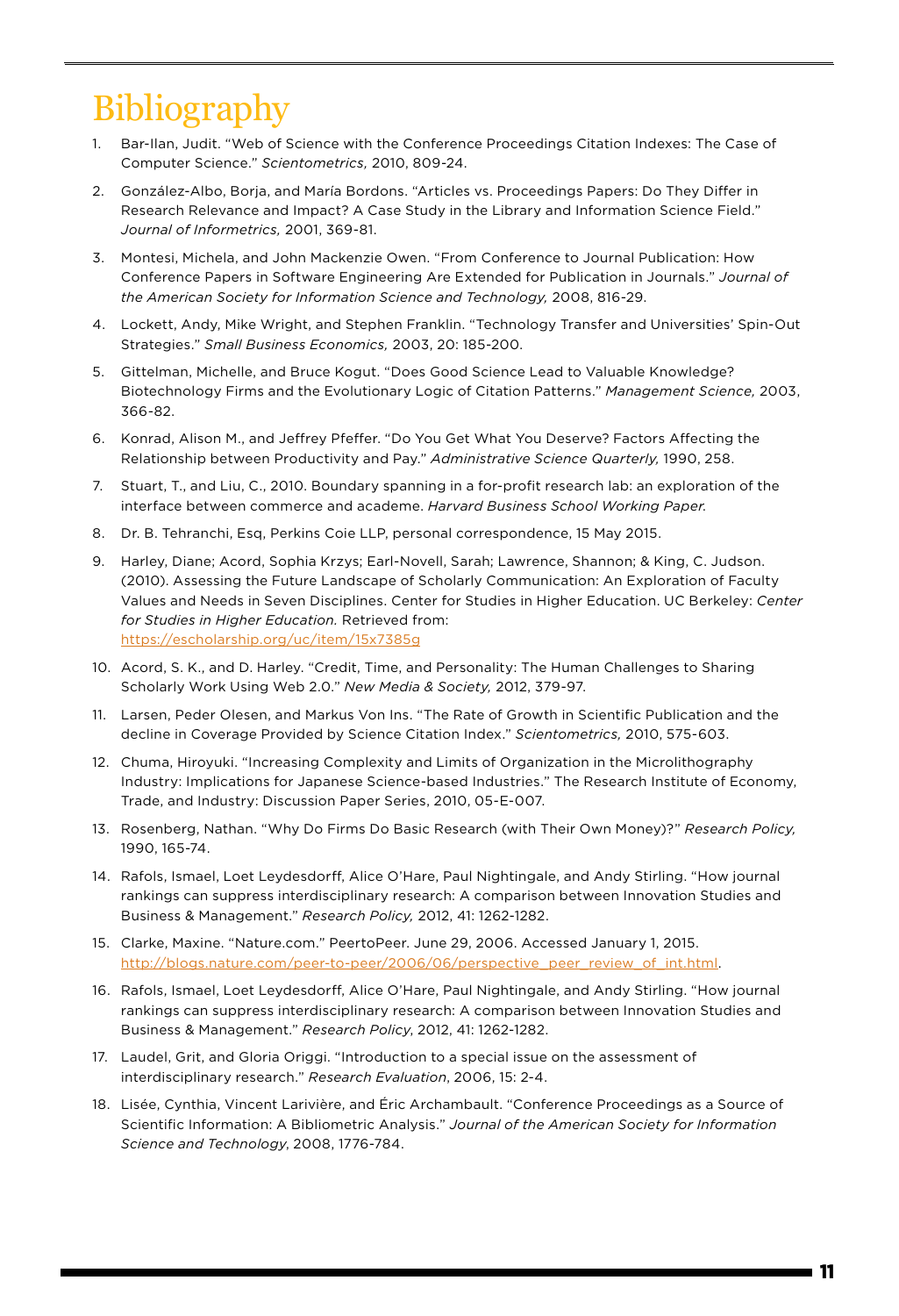- 19. Michels, Carolin, and Jun-Ying Fu. "Systematic Analysis of Coverage and Usage of Conference Proceedings in Web of Science." *Scientometrics*, 2014, 307-27.
- 20. Meho, L.I., and Y. Rogers. "Citation counting, citation ranking and the h-index of Human-Computer Interaction researchers: A comparison between Scopus and the Web of Science." *Journal of the American Society for Information and Technology,* 2008, 59: 1711-1726.
- 21. Kaplan, Sarah, and Mary Tripsas. "Thinking about Technology: Applying a Cognitive Lens to Technical Change." *Research Policy*, 2008, 790-805.
- 22. Strang, David, and John W. Meyer. "Institutional Conditions for Diffusion." *Theory and Society*, 1993, 487-511.
- 23. Azoulay, Pierre. "Do Pharmaceutical Sales Respond to Scientific Evidence?" *Journal of Economics & Management Strategy*, 2002, 551-94.
- 24. Owen, John Mackenzie. 2008. "From conference to journal publication: How conference papers in software engineering are extended for publication in journals." *Journal of the American Society for Information Science and Technology,* 2008, 816-829.
- 25. Polidoro, Francisco, and Matt Theeke. "Getting Competition Down to a Science: The Effects of Technological Competition on Firms' Scientific Publications." *Organization Science*, 2012, 1135-153.
- 26. Frazier, Peter. "SPIE Customer Visit Program Report," Internal SPIE Report (January 2008).
- 27. Drott, M. Carl. "Reexamining the Role of Conference Papers in Scholarly Communication." *Journal of the American Society for Information Science,* 1995, 299-305.